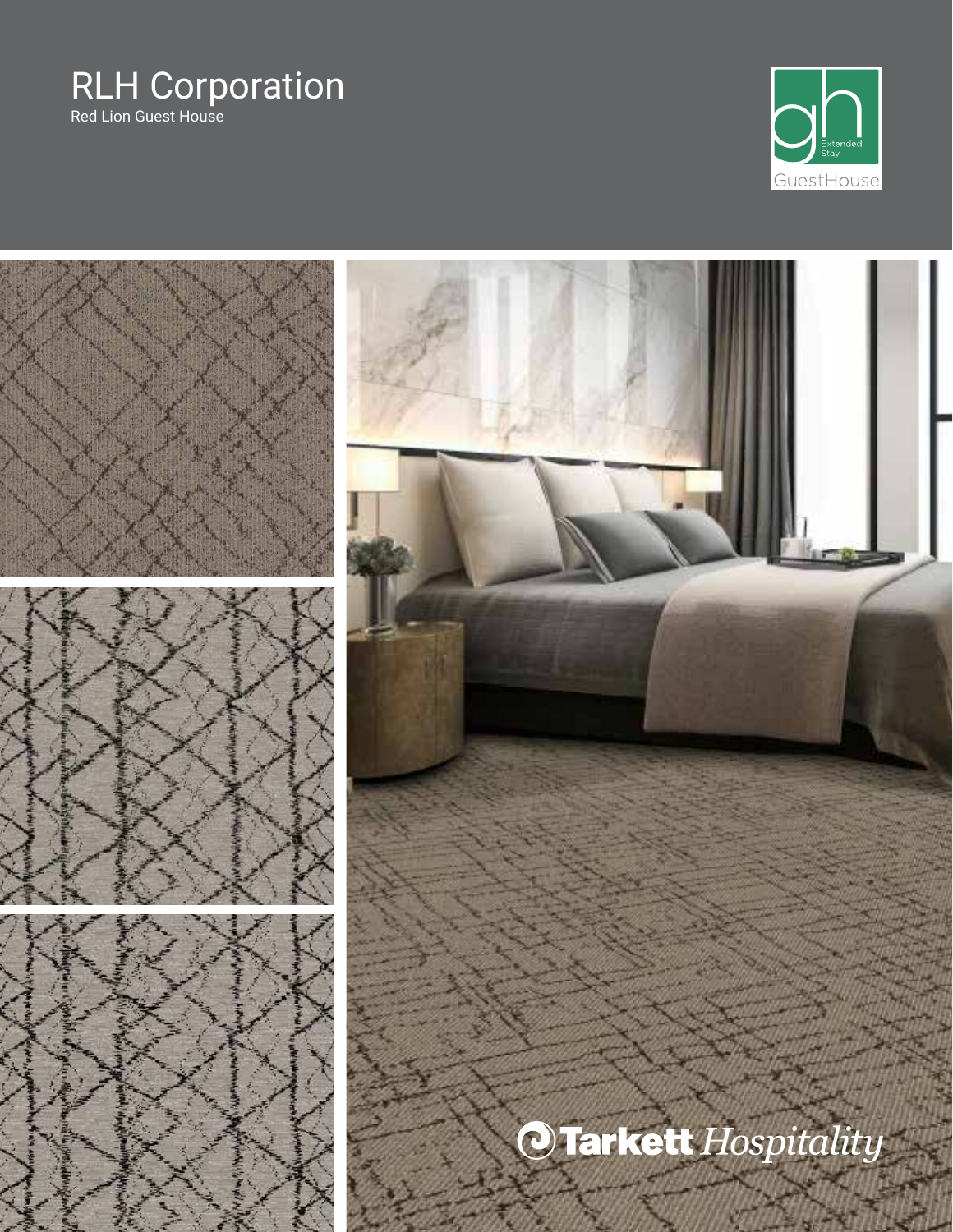Red Lion Guest House



Manufacturer: Tarkett

Address: 285 Kraft Drive Dalton, GA 30721 Phone: 706.277.3000 Contact: Jackie Passaro Jackie.Passaro@tarkett.com

#### Choose Tarkett

- 
- 
- 
- Web: www.tarketthospitality.com
- + Approved Styles + 10-Year Warranty
- + Lowest Pricing + Broadloom Carpet
- + Fast Delivery + Lextron Solution-Dyed Nylon



- Product Type: Guest Room
- Style Number: RL005
- Color Number: 220
- Specs: 32 oz. 12´ Width
- Pattern Repeat: 36˝ x 49.6˝
- *Dynamics Servo Loop Scroll Tip-Shear Construction*



- Product Type: Public Space
- Style Number: RL642
- Color Number: 420
- Specs: 42 oz. 15´ Width
- Pattern Repeat: 60˝ x 100.29˝
- *Legacy Cut Pile Construction*



• Product Type: Public Space

- Style Number: RL742
- Color Number: 420
- Specs: 42 oz. 15´ Width
- Pattern Repeat: 60˝ x 100˝
- *Intrepid Servo Loop Scroll*
- *Tip-Shear Construction*

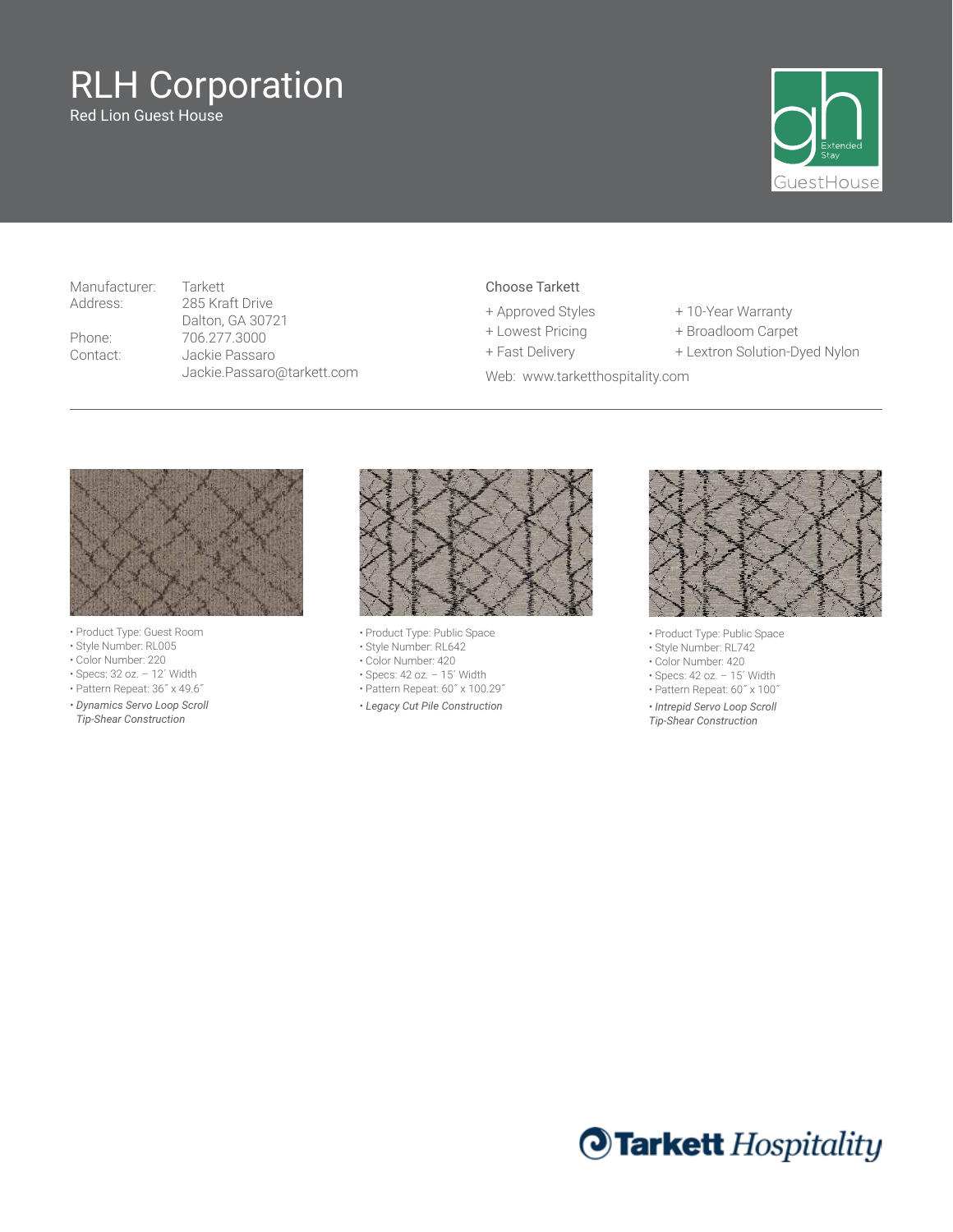Red Lion Guest House



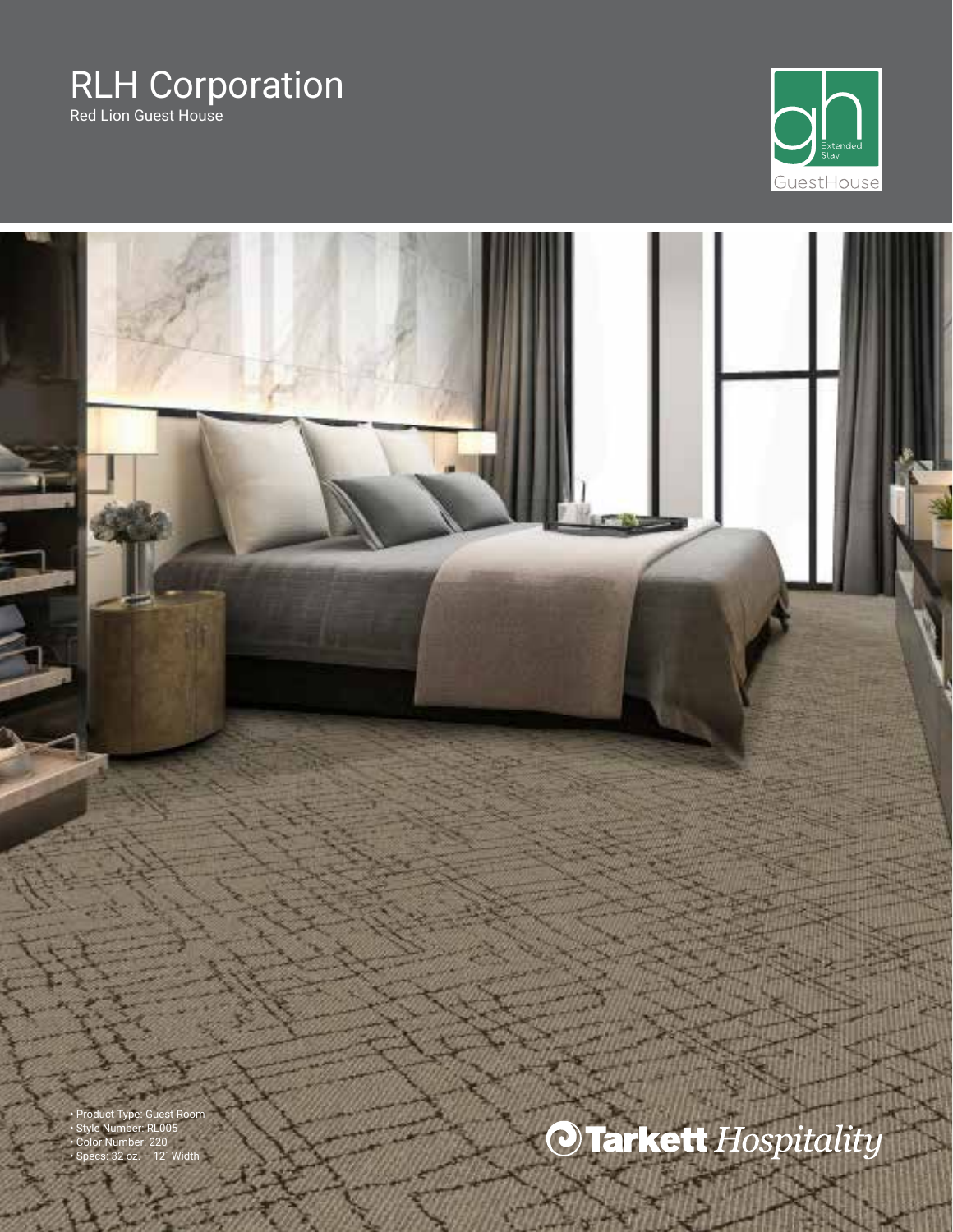Red Lion Guest House



| Manufacturer: | Tarkett                                      |
|---------------|----------------------------------------------|
| Address:      | 285 Kraft Drive                              |
|               | Dalton, GA 30721                             |
| Phone:        | 706.277.3000                                 |
| Contact:      | Jackie Passaro<br>Jackie.Passaro@tarkett.com |
| Web:          | www.tarketthospitality.com                   |
|               |                                              |

| Style Name                    | <b>RL005</b>                         |
|-------------------------------|--------------------------------------|
| Project Type:                 | Guest Room                           |
| Color:                        | 220                                  |
| Machine Type:                 | Dynamics                             |
| Pattern Repeat:               | $36'' \times 49.6''$                 |
| Width:                        | 12'                                  |
| Smoke Density:                | Less Than 450                        |
| Warranty:                     | 10 Year Wear Guarantee               |
| Fiber Content:                | Lextron Enviro-Green Nylon           |
| Recycled Content:             | 10% pre-consumer recycled content    |
| Environmental<br>Information: | CRI Green Label Plus™ Certified      |
| Construction:                 | Dynamics Servo Loop Scroll Tip Shear |
| Gauge:                        | $1/10$ th                            |
| Tufted Pile Weight:           | 32 oz.                               |
| Finished Pile Weight:         | 68 oz.                               |
| Finished Pile Height:         | High.250"/Med.187"/Low.062"          |

NOTE: Due to the manufacturing process of a tip shear product, the finished yarn weight will vary more than normal manufacturing tolerances and side match cannot be guaranteed.

Carpet should be installed in accordance with the Carpet and Rug Institute's standard CRI-104. Carpet must be over manufacturer's recommended pad.

Pattern streaks and banding are visually apparent streaking in patterned carpet resulting from linear juxtaposition of pattern elements visible in both length and width direction. IT IS NOT A CARPET DEFECT, but is inherent in solution dyed graphic and cut/loop patterns.

All Specifications subject to normal manufacturing tolerance.





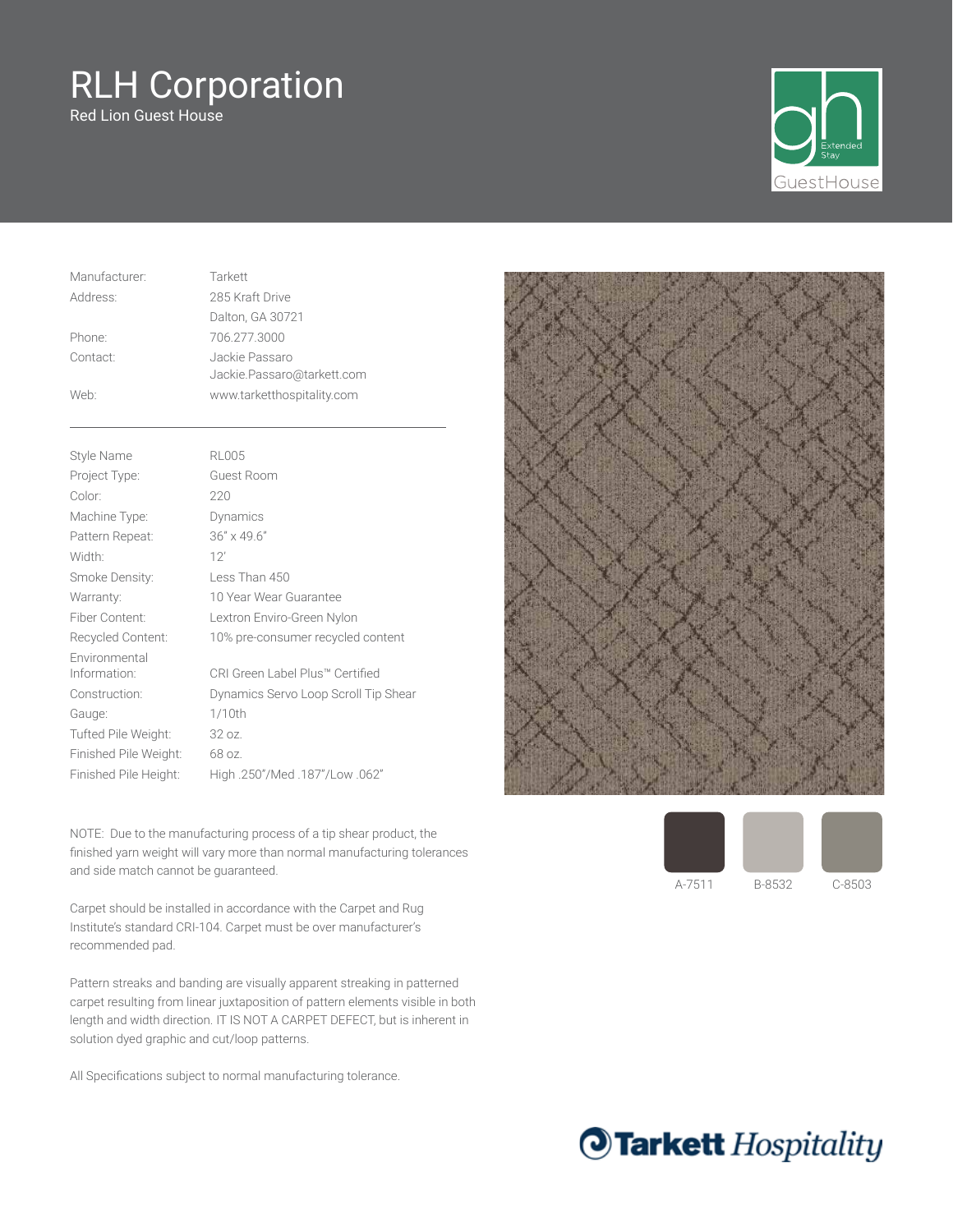Red Lion Guest House



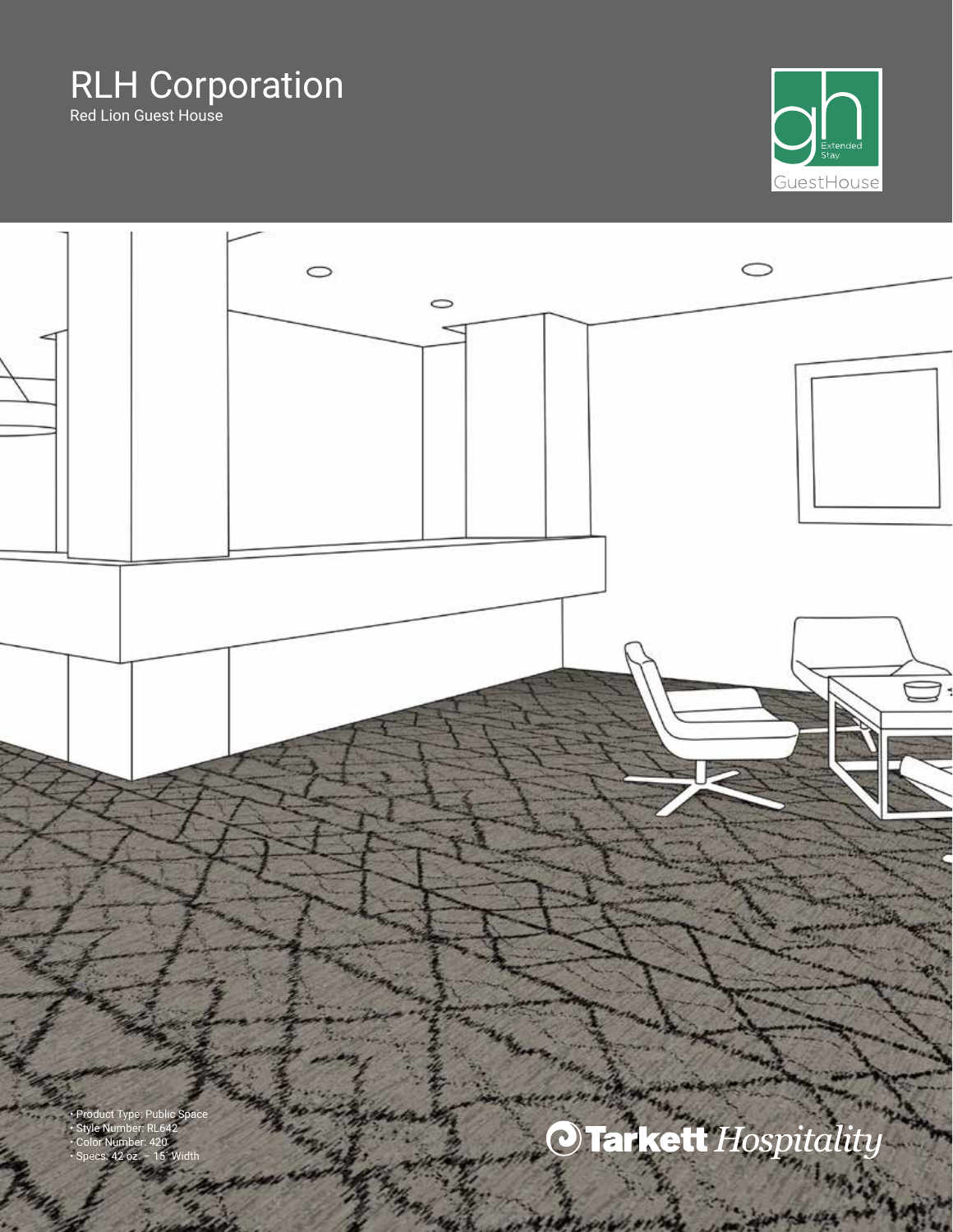Red Lion Guest House



| Manufacturer: | Tarkett                    |
|---------------|----------------------------|
| Address:      | 285 Kraft Drive            |
|               | Dalton, GA 30721           |
| Phone:        | 706.277.3000               |
| Contact:      | Jackie Passaro             |
|               | Jackie.Passaro@tarkett.com |
| Web:          | www.tarketthospitality.com |

| Style Name                    | RL 642                          |
|-------------------------------|---------------------------------|
| Project Type:                 | Public Space                    |
| Color:                        | 420                             |
| Pattern Repeat:               | 60" x 100.29"                   |
| Width:                        | 15'                             |
| Smoke Density:                | Less Than 450                   |
| Warranty:                     | 10 Year Wear Guarantee          |
| Recycled Content:             | Lextron Enviro-Green Nylon      |
| Recycled Content:             | 10% pre-consumer                |
| Environmental<br>Information: | CRI Green Label Plus™ Certified |
| Construction:                 | Legacy Cut Pile                 |
| Gauge:                        | 1/7th                           |
| Tufted Pile Weight:           | 42 oz.                          |
| Finished Pile Weight:         | 78 oz.                          |
| Finished Pile Height:         | "062. High .250"/Med .187"/Low  |

Carpet should be installed in accordance with the Carpet and Rug Institute's standard CRI-104. Carpet must be over manufacturer's recommended pad.

• Pattern streaks and banding are visually apparent streaking in patterned carpet resulting from linear juxtaposition of pattern elements visible in both length and width direction. IT IS NOT A CARPET DEFECT, but is inherent in solution dyed graphic and cut/loop patterns.

• All Specifications subject to normal manufacturing tolerance.





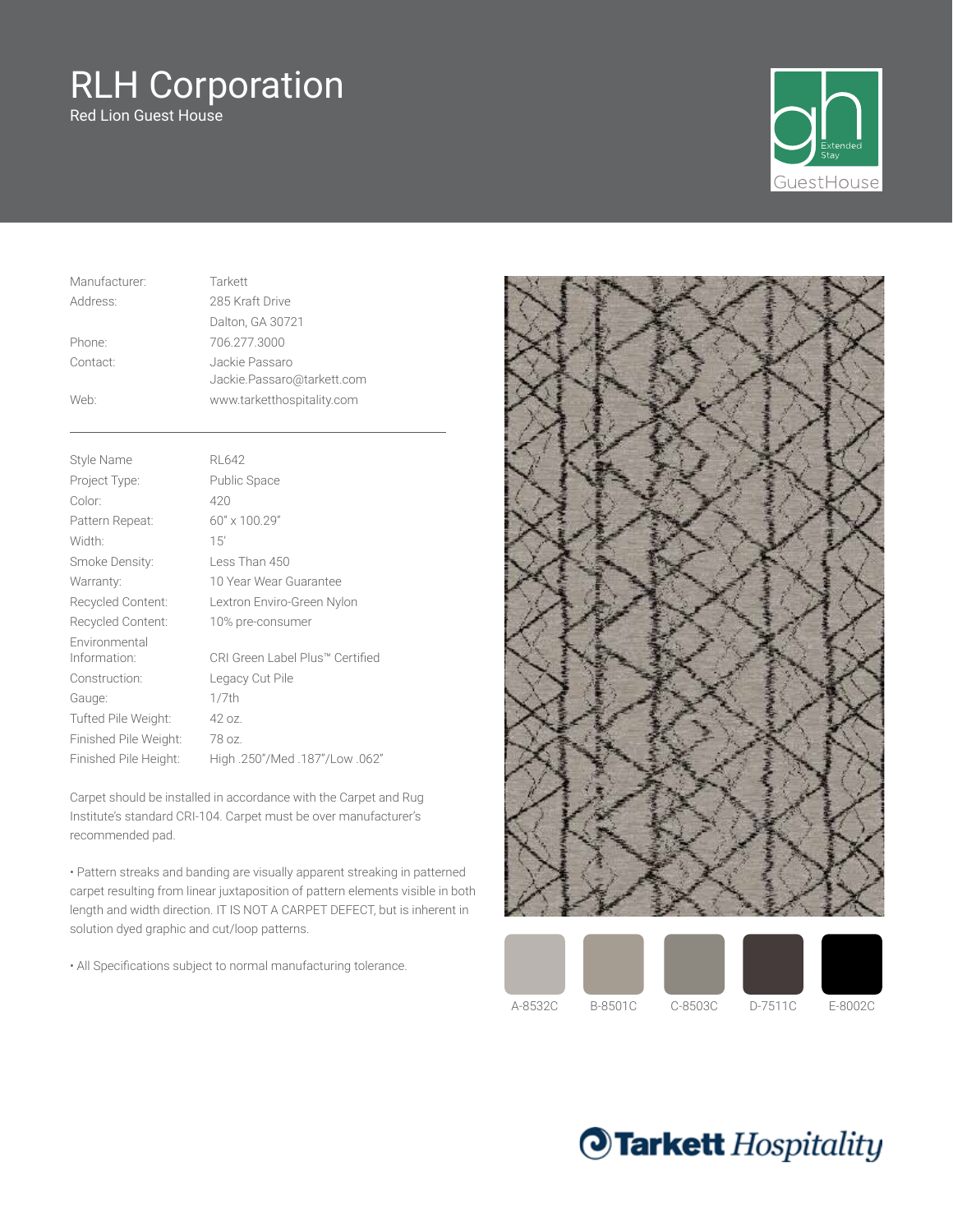Red Lion Guest House